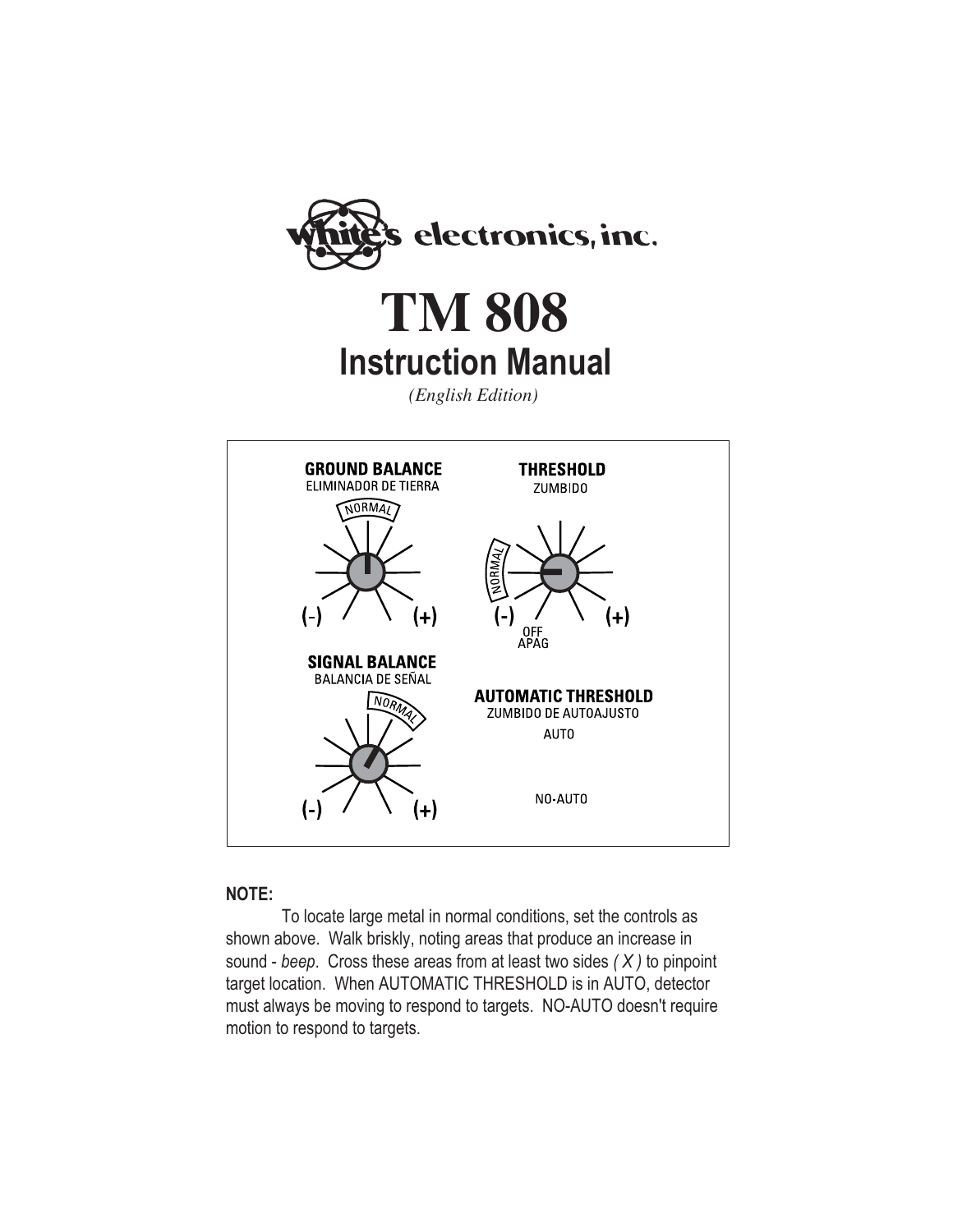

**A Message from... Kenneth R. White**

Congratulations, and thank you for choosing the TM 808.

As an avid detectorist, I commend you for making an excellent choice in deep seeking equipment. White's continually strives to achieve performance and reliability above and beyond your expectations.

Your new TM 808 has been hand built and carefully tested. Properly cared for, it will last years.

The following instructions are intended to familiarize you with this fine detector, and give you a good understanding of the basics. Obviously, there is no substitute for field experience. Practice using your detector in the field, and study this manual carefully. Before long you may be able to teach the experts a thing or two!

People use White's metal detectors to find valuables every day. Regardless of a metal detectors performance, it is the operator who makes the critical decisions that result in great recoveries. A metal detector is simply a tool which greatly increases the capabilities of the user to find such valuables. Knowing your detector, and researching good places to use it, are key elements to successful metal detecting.

Another important factor today is obtaining permission prior to searching private property, and the necessary permits prior to searching publicly owned lands. These steps, as well as refilling dug holes, and removing trash you discover, will go a long ways toward protecting the hobby from future restrictive legislation.

We know in a very short time you will be using the TM 808 to help you find valuables. We are proud to continue White's tradition of high performance and reliability with your TM 808.

Kennet H Wh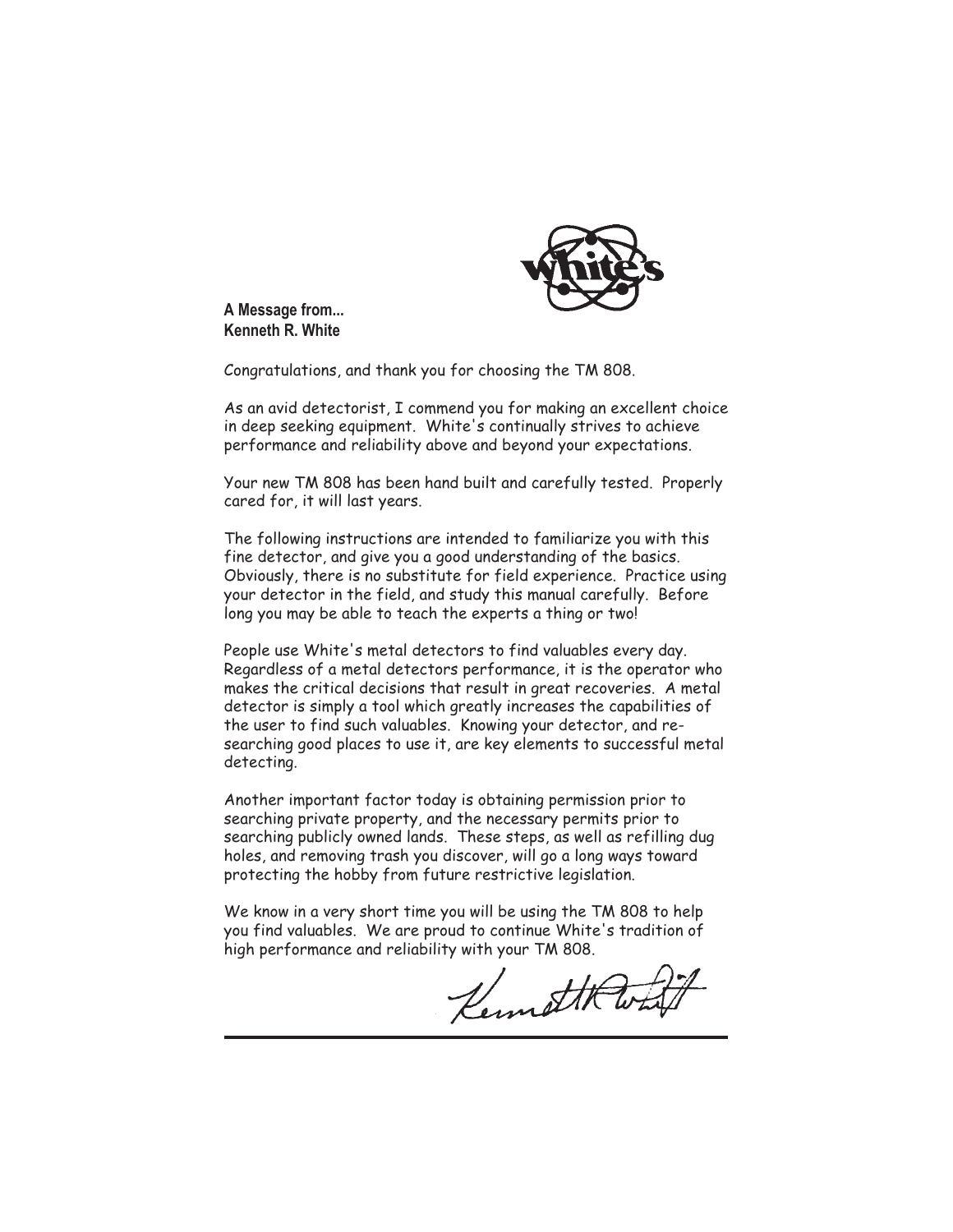# **Table of Contents**

#### **Description of Controls**

### Operation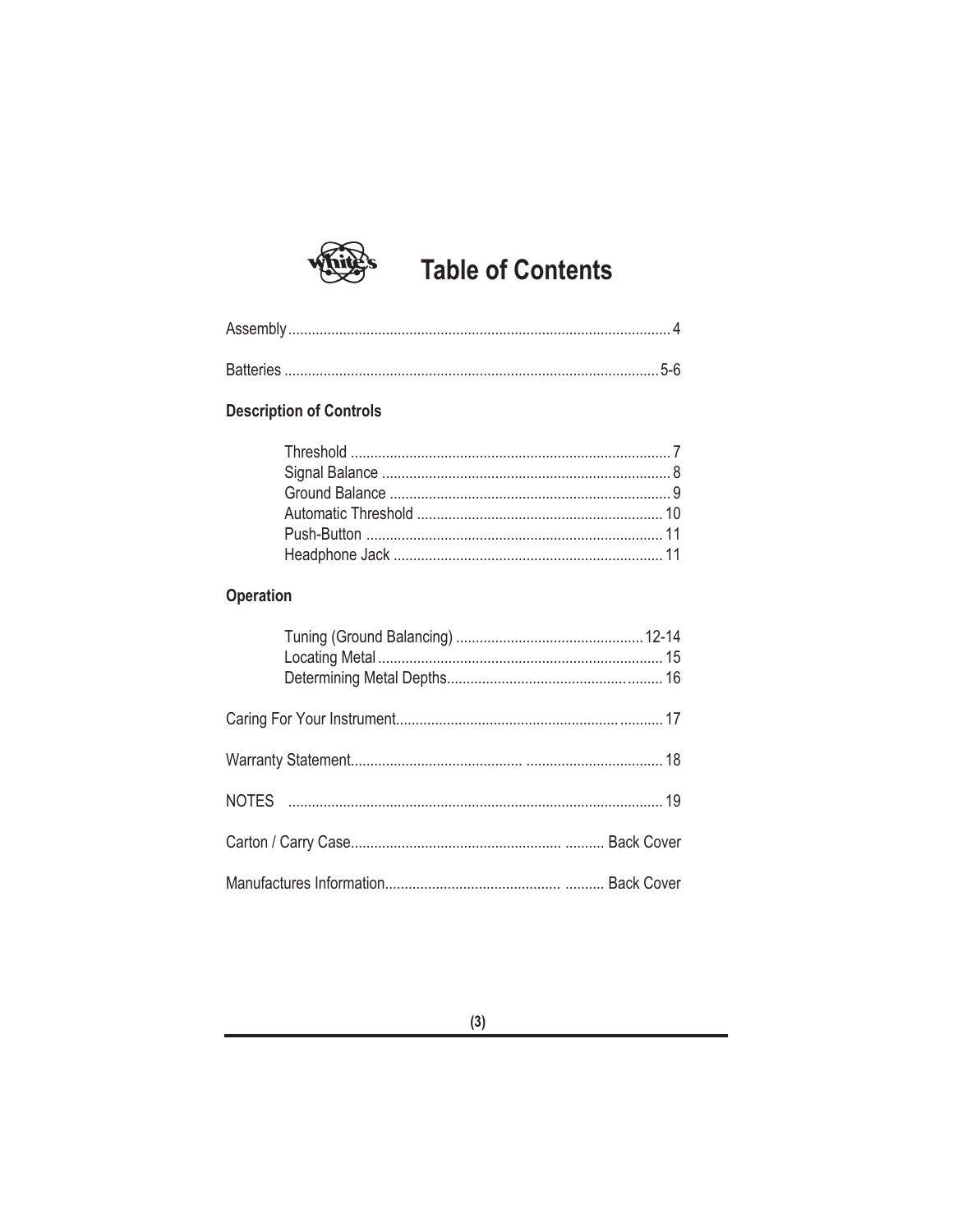### **Assembly Instructions**

**1)** Remove all parts from the shipping carton, taking note of how the instrument fits into the inserts. Save this carton (and inserts) for future storage or travel. See back cover for further Carton / Carry case instructions.

**2)** Assemble the front loop or antenna as shown, by compressing the button on the short rod protruding from the front of the control box, sliding the loop onto this short rod, and aligning the button on the control box short rod with the hole on the front antenna so that it locks into place. Use the thumbnut and bolt to further sucure the antenna.

**3)** Assemble the rear loop or antennas as shown, by compressing the button on the short rod protruding from the rear of the control box, sliding the loop onto this short rod, and aligning the button on the control box short rod with the hole on the rear antenna so that it locks into place. Use the thumbnut and bolt to further sucure the antenna.

**4)** Continue by reviewing the next section on Batteries.

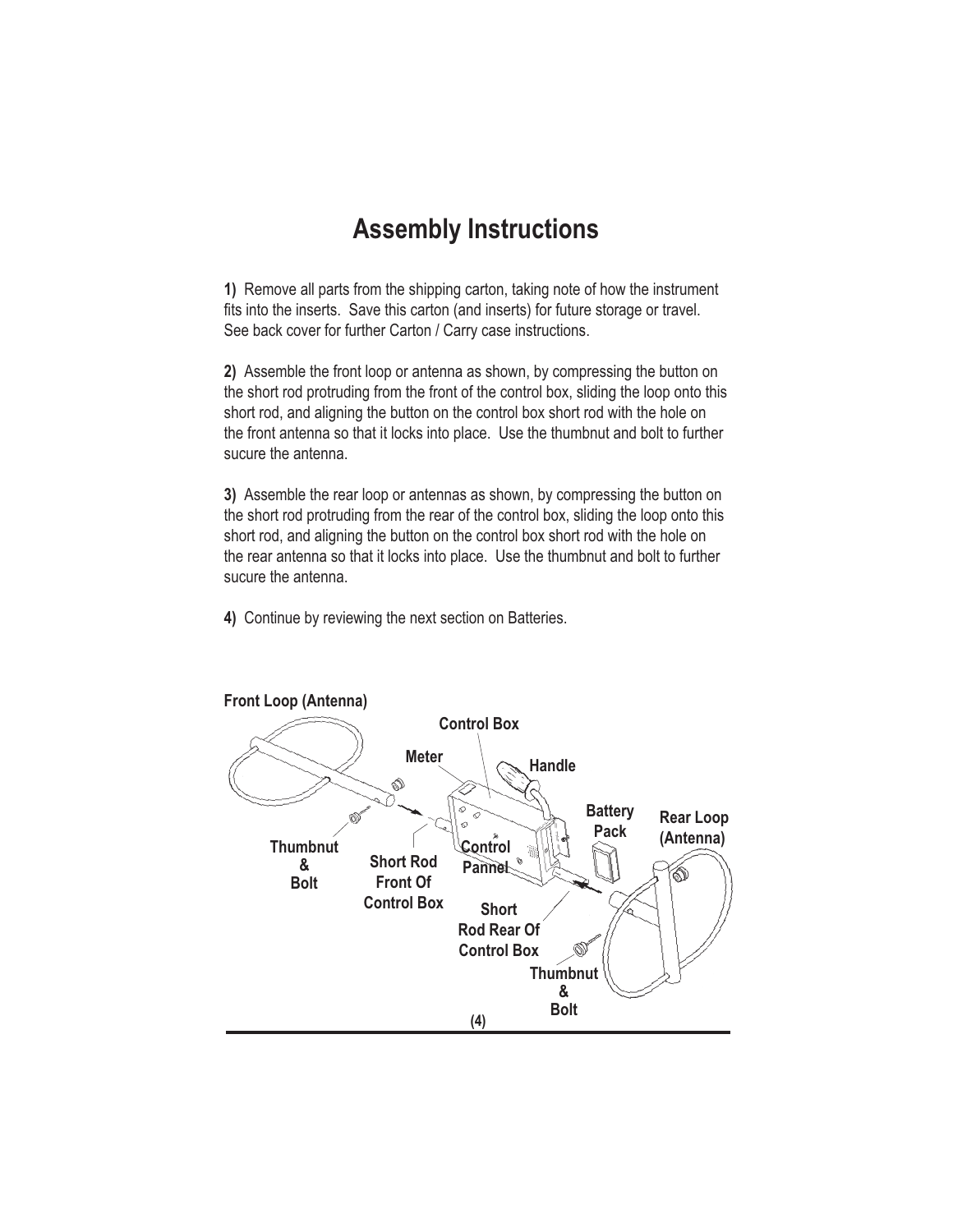### **Batteries**

The standard battery holder supplied with your instrument holds four "C" size batteries. Alkalines are recommended as they supply more consistent power for longer time periods. Rechargeable "C" size batteries may also be used in this holder, although they will need to be removed from the holder for recharging.

#### **Using The Standard Battery Holder:**

**1)** Remove the battery holder lid by applying gentle pressure down on the two locking tab openings on one side (just enough so that they unlock), flip the pack over and apply gentle pressure on the other two locking tab openings. The lid will then slip off.



**2)** Insert the small foam squares inside the two springs on the lid, and the two in the holder, to prevent loss of spring tension

**3)** Note the position of each cell. The flat side of each battery cell fits against one of the four springs. There are two springs on the lid, and two in the case. The batteries fit alternating +, -, +, -.

**4)** Install new "C" cells. **Caution:** If the cells are put in backwards the detector may blow a fuse. Fuses can only be replaced by authorized service centers**.**

**5)** Line up the locking tabs on the lid with the locking tab openings on the battery holder. Snap the lid and holder together.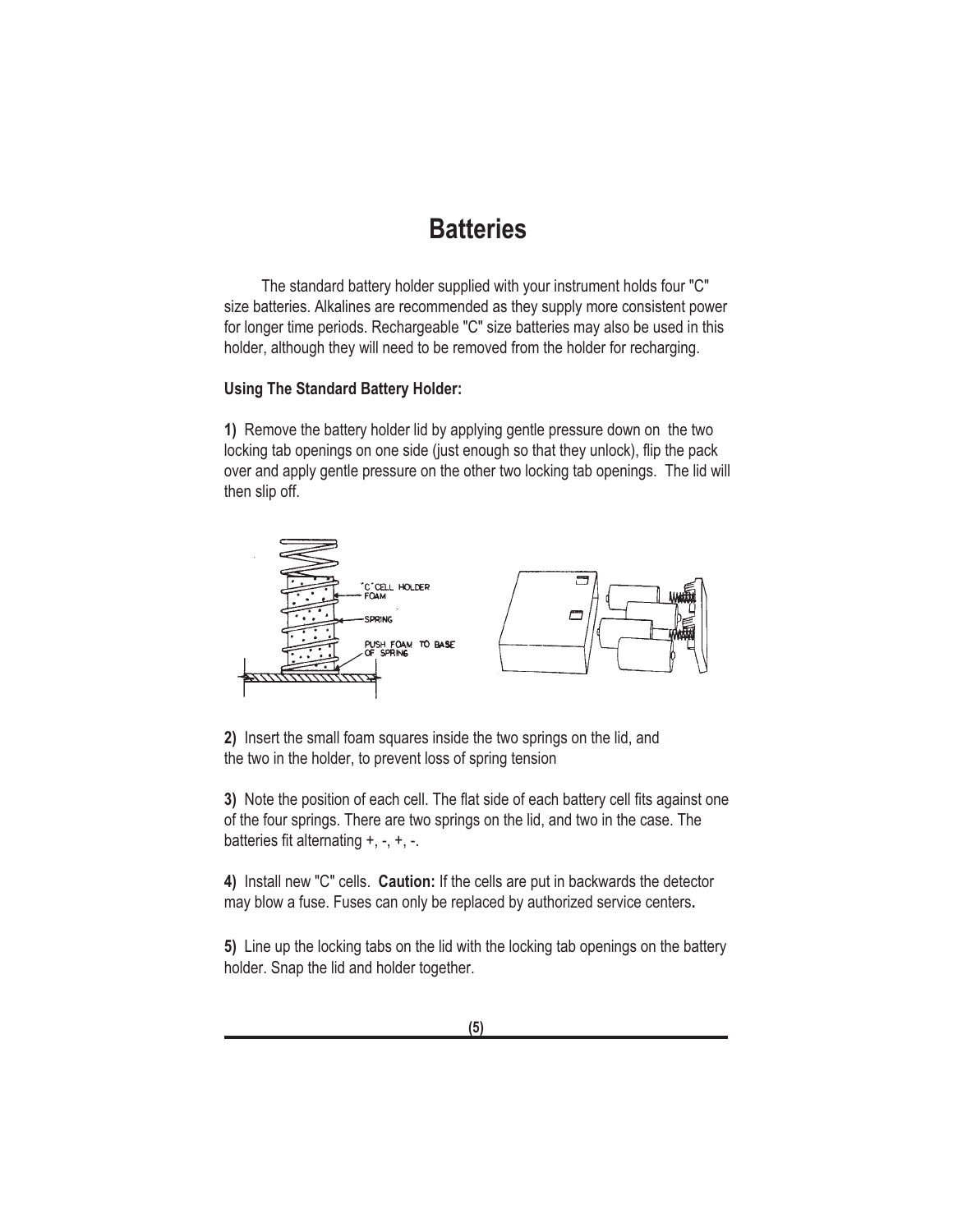# **Batteries continued ...**

**6)** Open the battery compartment door on the side of the control box nearest the rear antenna, by pulling the battery door knob.

**7)** Insert the battery holder into the detector so that the decal on the battery holder is facing toward the control panel of the detector.

**8)** Close the battery compartment door by first pressing on the door itself to close and hold it into position, then press the battery compartment knob in, until it snaps locked.



## **Rechargeable Batteries**

Although this instrument doesn't normally come with a rechargeable battery system, high quality systems are available for this model. White's rechargeable battery #802-5185 and charger #509-0020 are recommended, for U.S.A. 110V use. These are sealed sets which offer the durability of spot welded contacts, and the conveniences of automatic charge, trickle charge, and maintain. Please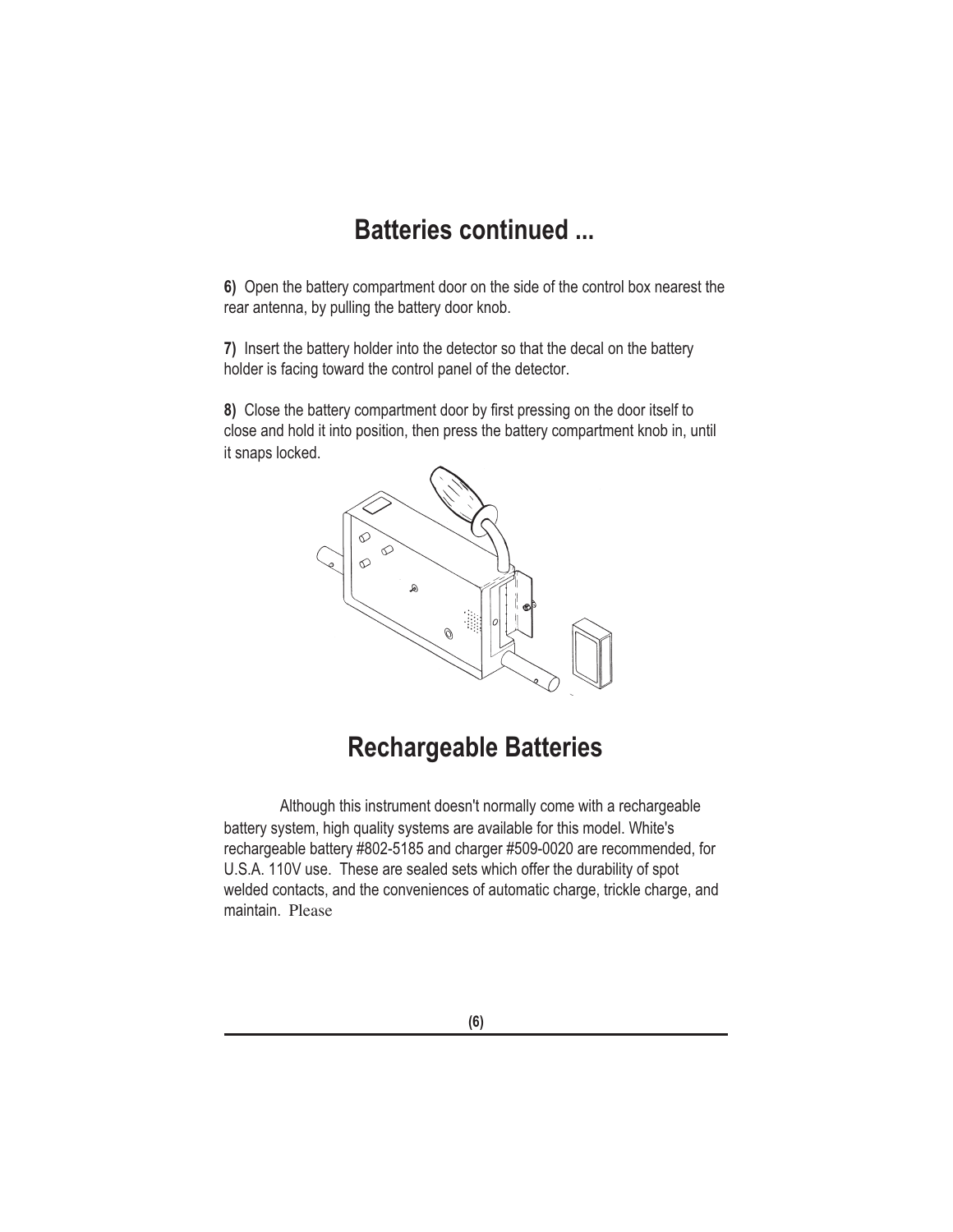### **Description of Controls**

**THRESHOLD THRESHOLDZUMBIDO**



The THRESHOLD control turns the TM 808 On and OFF and adjust the volume of the background hum, or as it is commonly called, the "threshold". Turning the THRESHOLD control clockwise the power is turned ON and the batteries automatically check on the METER for a few moments. For the TM 808 to operate properly, battery test must indicate in the upper yellow highlighted area of the METER. In average temperatures, new batteries will provide approximately 12 hours of continuous use. In cold climates, battery life will be reduced. The THRESHOLD control must be adjusted for a slight background sound or THRESHOLD that is heard continuously during searching.

The THRESHOLD control should be adjusted to give a barely audible hum. A slightly lower setting is used with headphones, and slightly higher when used without headphones, particularly when being used in a high noise environment. A setting in the NORMAL area will usually be appropriate. Generally, the lower the THRESHOLD can be set while still hearing a slight hum, the better. The THRESHOLD may fade over changing ground indicating the PUSH BUTTON on the handle needs to be squeezed and released which will return or reset the THRESHOLD hum. This resetting may be needed at regular intervals, unless AUTOMATIC THRESHOLD is on AUTO which automatically maintains THRESHOLD.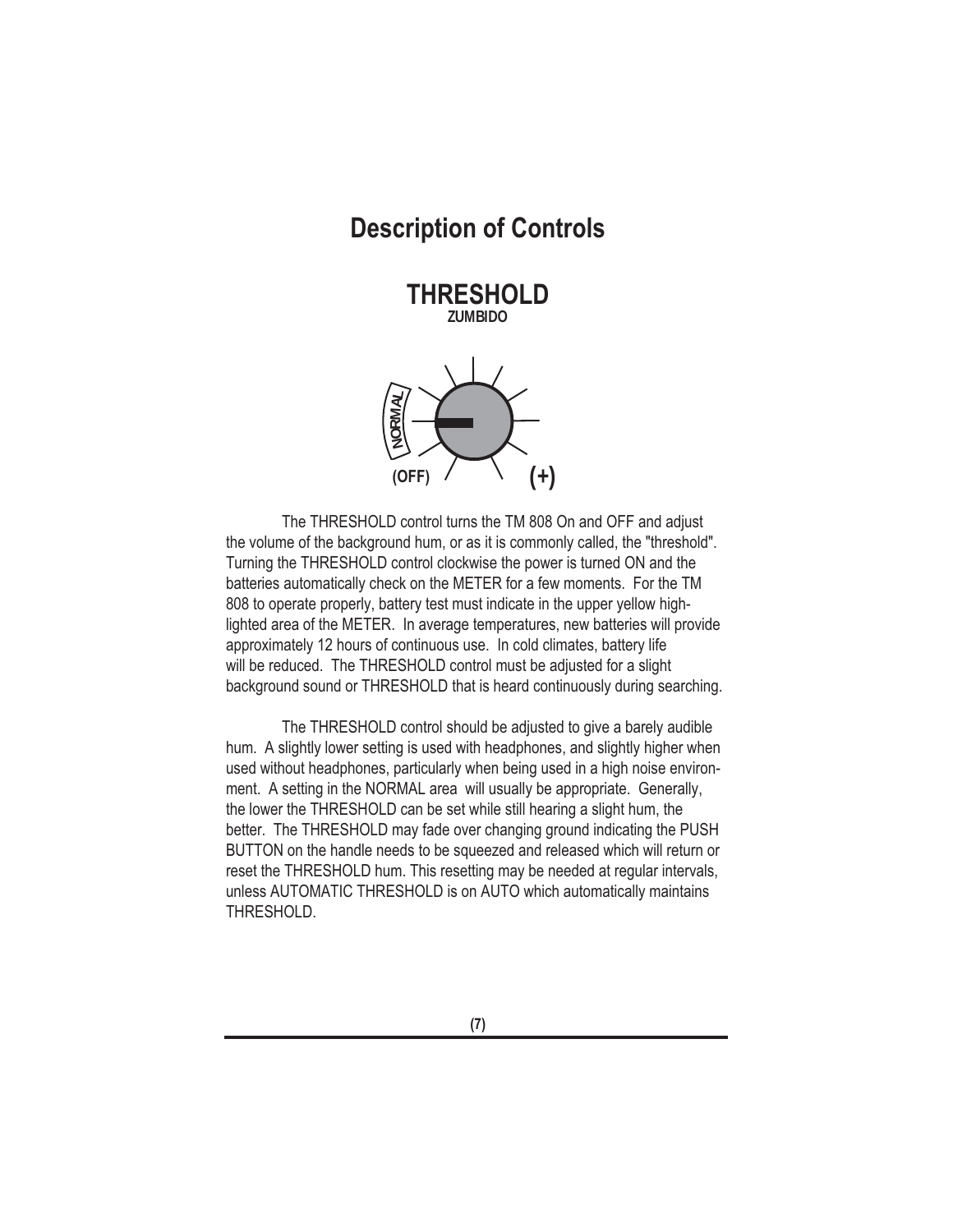

The SIGNAL BALANCE control adjusts the receive signal of the detector. The NORMAL position works well for most searching situations. This setting will provide more than adequate performance with little interference from electrical sources. If interference from extreme ground minerals, or electrical sources (radio, power lines, etc.) cause erratic behavior (extreme fluctuations in the threshold hum), or produce difficulties in setting the GROUND BALANCE control, the SIGNAL BALANCE control should be set further toward the **(-)** setting. If little interference is experienced and ground balancing can easily be achieved, the SIGNAL BALANCE control may be set slightly further clockwise toward **(+)**. However, great caution should be used when increasing beyond NORMAL. If the detector operates erratically, due to the use of too **(+)** a setting, the response from deeper targets will be obscured. Additionally, if the GROUND BALANCE can not be set correctly, the SIGNAL BALANCE is overloading the detectors receive signal, and will reduce detection depth. The optimum setting is one which gives smooth operation allowing deep targets to be heard clearly, and GROUND BALANCE achieved with a reasonable degree of effort. If the instruments performance seems temperamental or unstable, a SIGNAL BALANCE setting slightly toward **(-)** should be selected.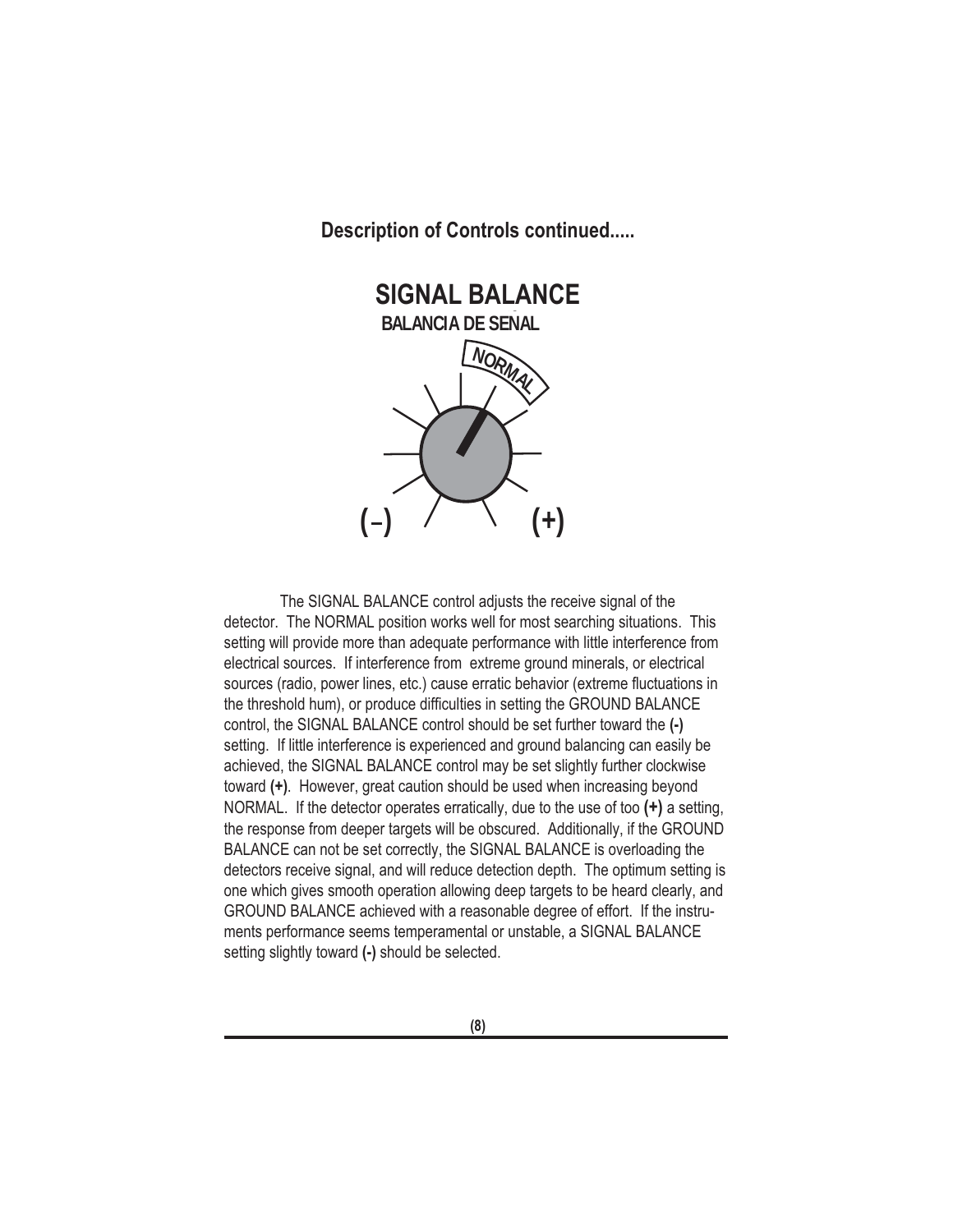

Fo rthe best results, the GROUND BALANCE control needs to be adjusted each time the detector is used. The NORMAL setting works well for most conditions. GROUND BALANCE is adjusted to cancel out or ignore common mineralization in the ground thus, allowing the deepest available penetration. A setting clockwise toward **(+)** is used for higher mineralization and a setting counterclockwise toward the **(-)** would be sufficient for low mineralized soils. The method for adjusting this control will be covered in the section on TUNING. In a nut shell, when GROUND BALANCE is set properly little or no change in THRESHOLD hum is noted as the detector is lifted slightly up or down in relationship to the ground. It should also be noted that the AUTOMATIC THRESHOLD control, which will be discussed in the next section, should be set in the NO-AUTO position while the GROUND BALANCE control is being adjusted. The GROUND BALANCE control and the SIGNAL BALANCE control work hand in hand to tune out undesired responses, and provide the deepest possible penetration (detection depth).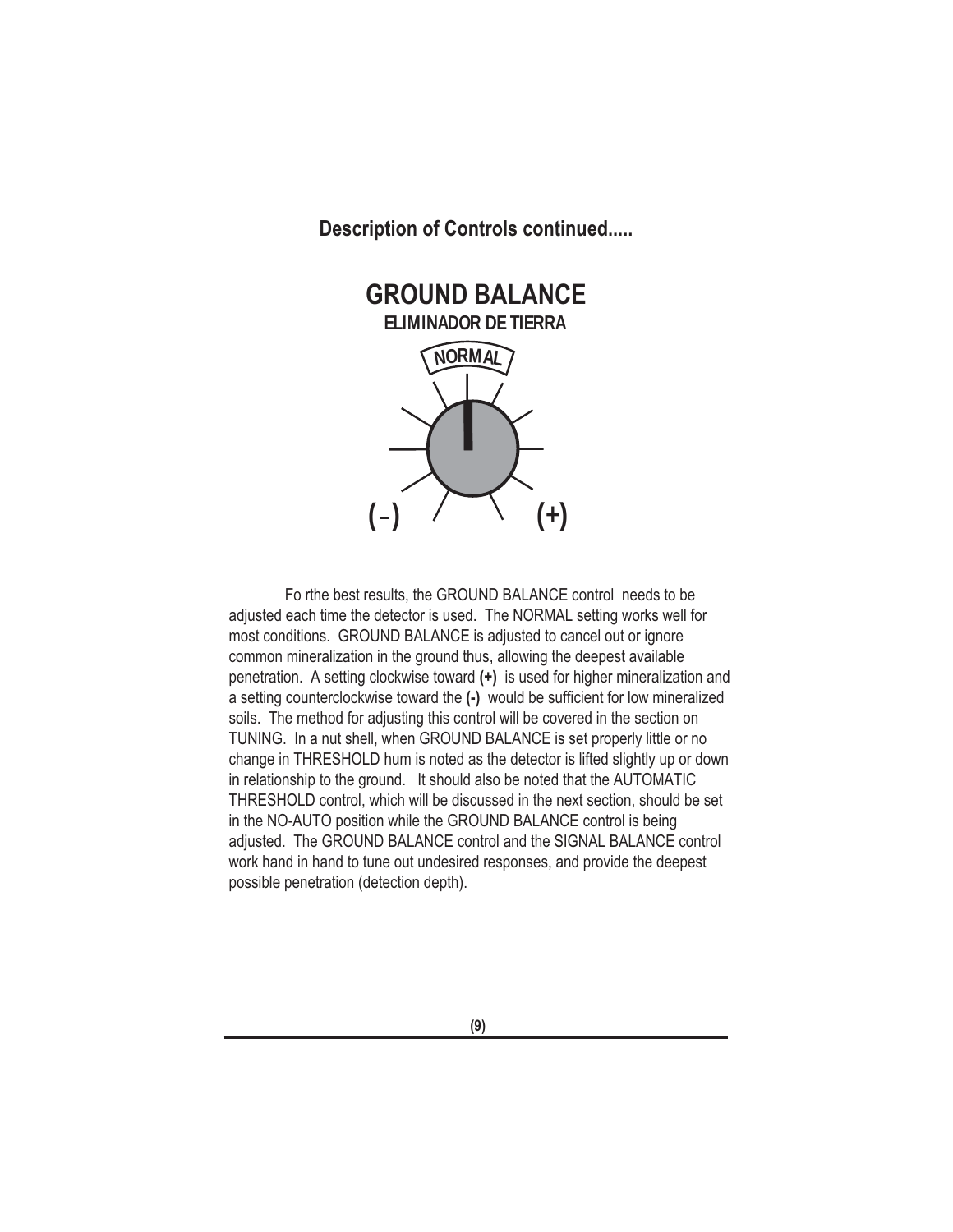

The AUTOMATIC THRESHOLD control is used to activate (AUTO), or disable (NO-AUTO), the automated threshold resetting feature. This feature offers automatic threshold maintenance. When AUTO is used it allows the threshold hum of the detector to remain smooth or constant regardless of small changes in the ground mineralization, or upward / downward drift of the electronic signal. When NO-AUTO is used changes in threshold which are normal for such instruments, require manual resetting (squeezing and releasing the PUSH BUTTON on the handle).

IMPORTANT: The detector must be kept in motion when using the AUTO position. Standing still over the target will cause the target signal to fade away.

In the NO-AUTO position, AUTOMATIC THRESHOLD is not functioning. Use this position when adjusting the GROUND REJECT control to compensate for the ground. It can be used as a searching mode if the ground mineralization does not change rapidly, and there isn't external interference from radio signals etc. In the NO-AUTO position the detector does not have to be kept in motion when passing over the target. You can stand over the target without the target signal fading away. It can be valuable to help pinpoint the center of a deep target. When using this NO-AUTO position it will be necessary to press and release the reset button on the end of the handle at regular intervals, to keep the threshold hum constant and free from upward or downward drift. If the threshold sound gradually increases or decreases while searching, press and release the button to return the detector to the normal threshold hum. This requires skill and experience, most users should operate in AUTO until some field experience is gained.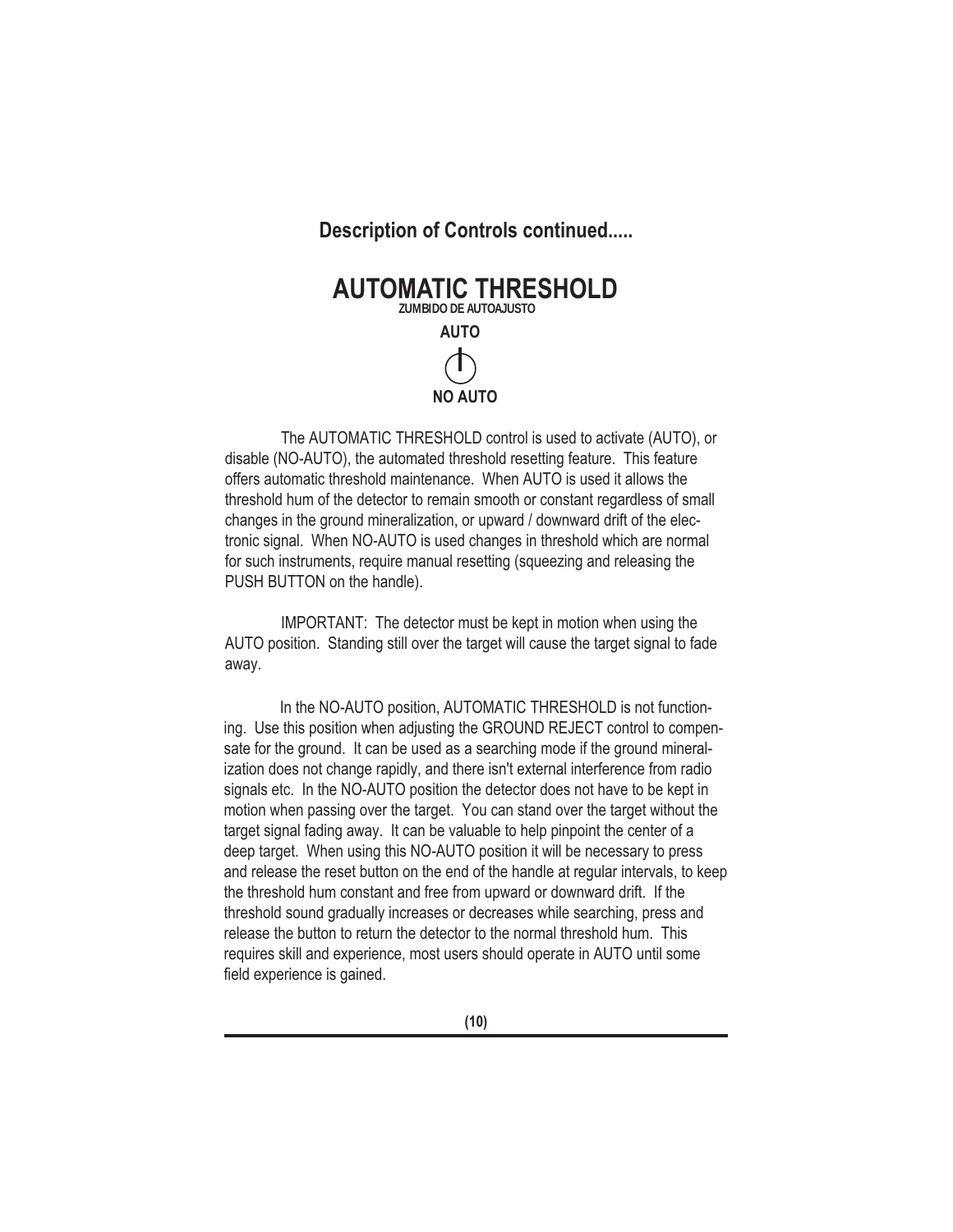

The PUSH BUTTON is located on the tip of the carrying handle. It is used in the NO-AUTO position to reset the threshold hum when it drifts up or down. It does the job manually, that the AUTO position does automatically. Also used during pinpointing, when the PUSH BUTTON is pressed and released with the detector over a target, the signal will be reduced in intensity and magnitude aiding in locating the targets center. As will be described later, the PUSH BUTTON is also used to reset the threshold during GROUND REJECT tuning. When pressing and releasing the PUSH BUTTON, do so slowly. Depress, hold for a second, and then release for the best results.



The speaker is automatically turned off when headphones are plugged in. Maximum detection depth and longest battery life are achieved through the use of headphones. Most 1/4 standard 8-100 ohm headphones will function correctly with this model. This is a stereo jack thus stereo headphones, or those with a stereo switch, are necessary in order to hear the signal in both ear cups.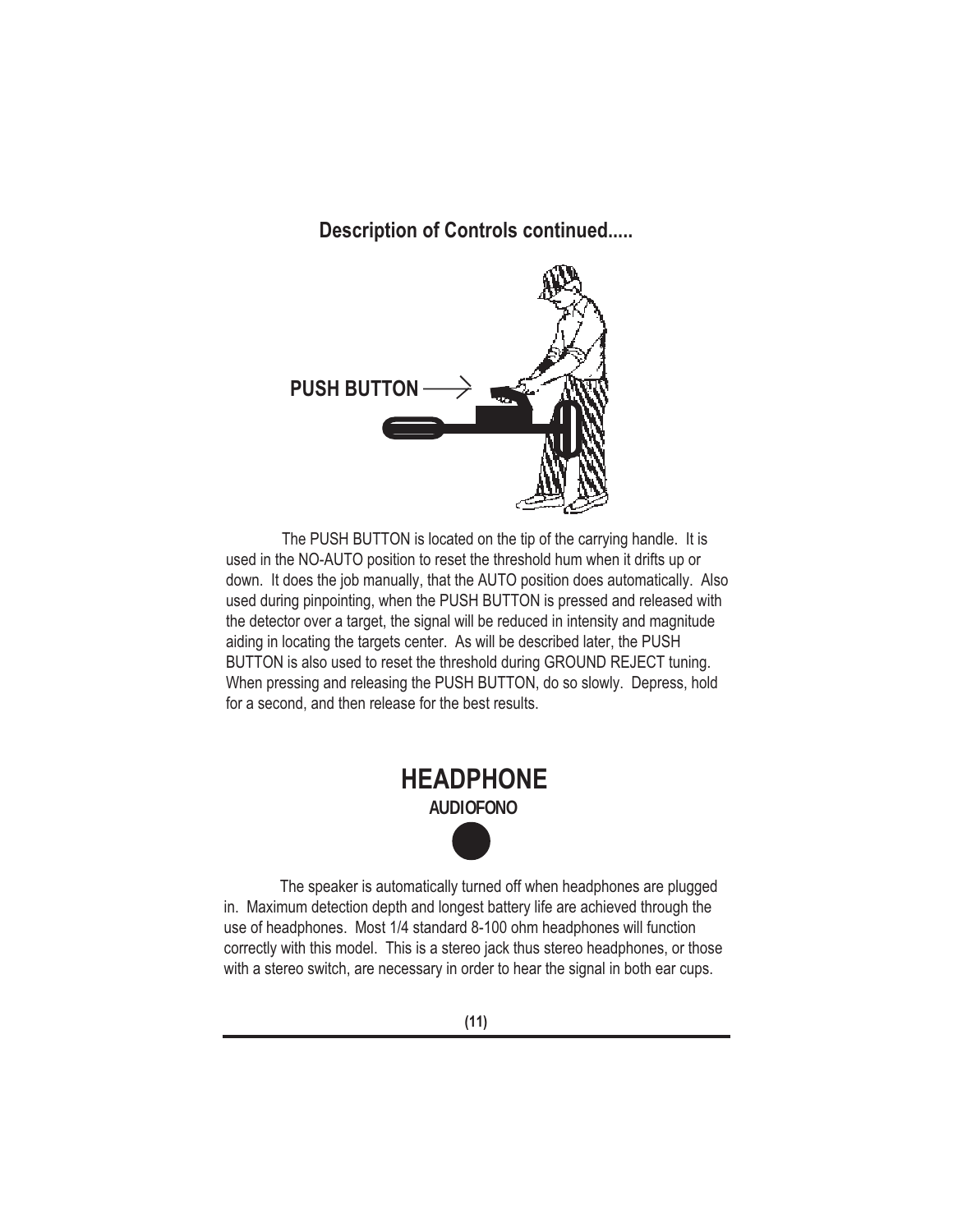### **Tuning**

**1)** Set the SIGNAL BALANCE, and GROUND BALANCE, to their NORMAL positions. Set the AUTOMATIC THRESHOLD to the AUTO position.

**2)** Turn the THRESHOLD clockwise and check the meter to determine conditions of battery pack (must be 75% or higher to operate the detector). The THRESHOLD control, at this point, needs to be readjusted for a very faint hum. The detector will operate well (locate metal) in most locations with the controls at these settings. However, for optimum performance and penetration depth, fine tuning of the GROUND BALANCE and SIGNAL BALANCE controls are necessary.

#### **GROUND BALANCE PROCEDURE**

**3)** Set the AUTOMATIC THRESHOLD control to the NO-AUTO position. Note: Stay away from all metallic objects . . . . .cars, pipe, concrete rebar, etc. Remove all significant metal from your body. . . . . belt buckles, car keys, watches, knives, etc.

**4)** Hold the instrument at arms length at your side as if you were holding a suitcase (approximately 18 inches above the ground), press the PUSH BUTTON on the handle, hold for a second and release. The threshold tone will be heard. Raise the instrument approximately six inches further above the ground. If the THRESHOLD hum changes little or not at all, the initial GROUND REJECT control setting "NORMAL" is adequate for searching in that particular area. Switch the AUTOMATIC THRESHOLD control to the AUTO positions and proceed to search.

**5)** However, if the THRESHOLD hum does change as the instrument is lifted, leave the AUTOMATIC THRESHOLD control in the NO-AUTO position and proceed to adjust to the ground in the following manner: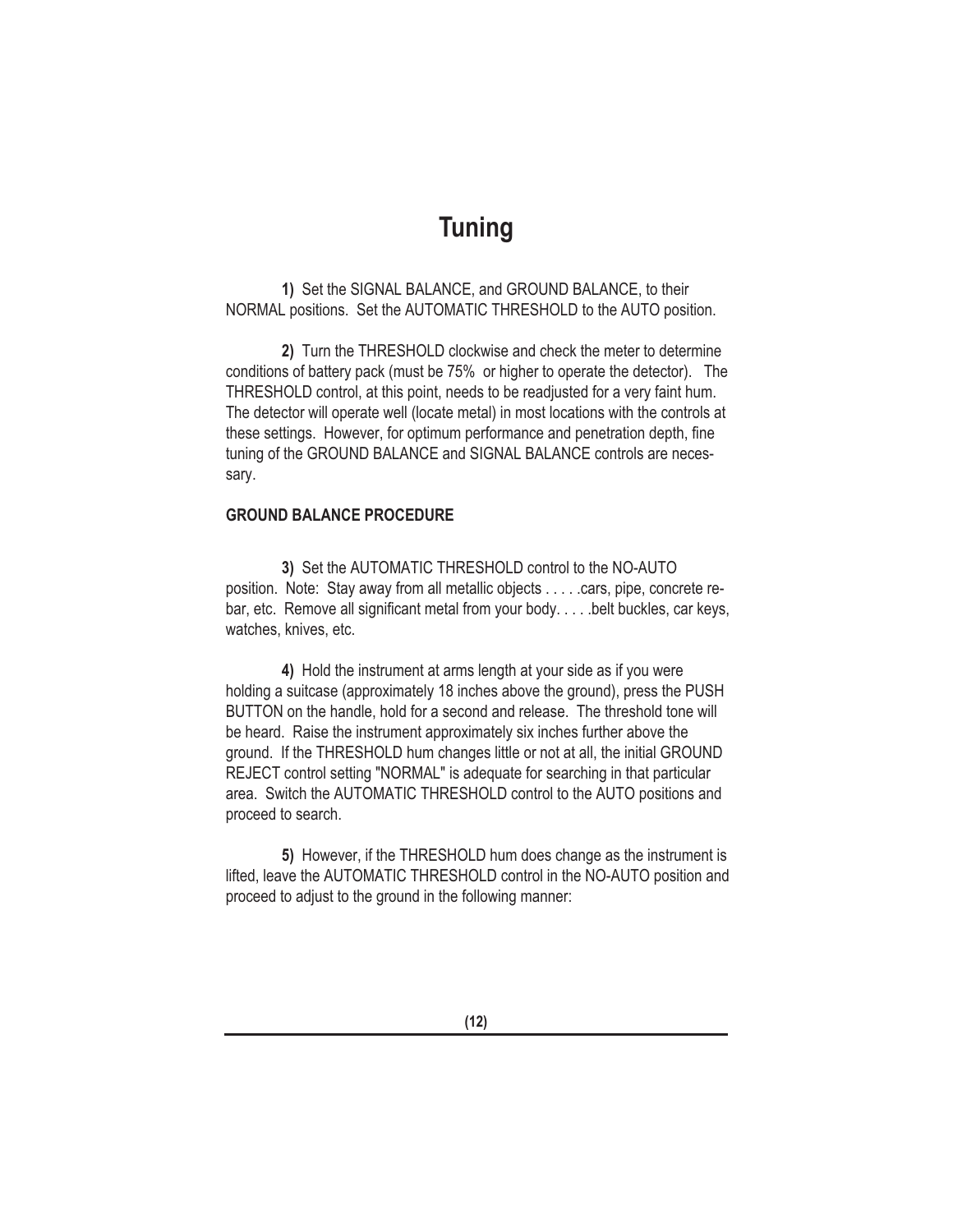### **Ground Balance Procedure**

#### **A.) If the THRESHOLD level**

**decreased or faded** when the instrument was lifted, turn the GROUND BALANCE control slightly counterclockwise toward **(-)**. Lower the unit back to arm's length, press and release the PUSH BUTTON control, and again raise the instrument about six inches further above the ground while listening to the THRESHOLD hum. If the THRESHOLD still decreases or fades, then repeat this procedure until the THRESHOLD level remains about the same as the instrument is raised about 6 inches further above the ground.

#### **B) If the THRESHOLD level increases or beeps** when the instrument is lifted,

then just the opposite procedure as described above is required. Adjust the GROUND BALANCE control slightly clockwise toward the **(+)**. Lower the unit back to arms length, press and release the PUSH BUTTON control, and again lift the instrument about six inches listening for any change in the THRESH-OLD hum. Again these procedures (A and B) need to be repeated until the THRESHOLD level changes little or not at all, as the instrument is raised about 6 inches further above the ground.

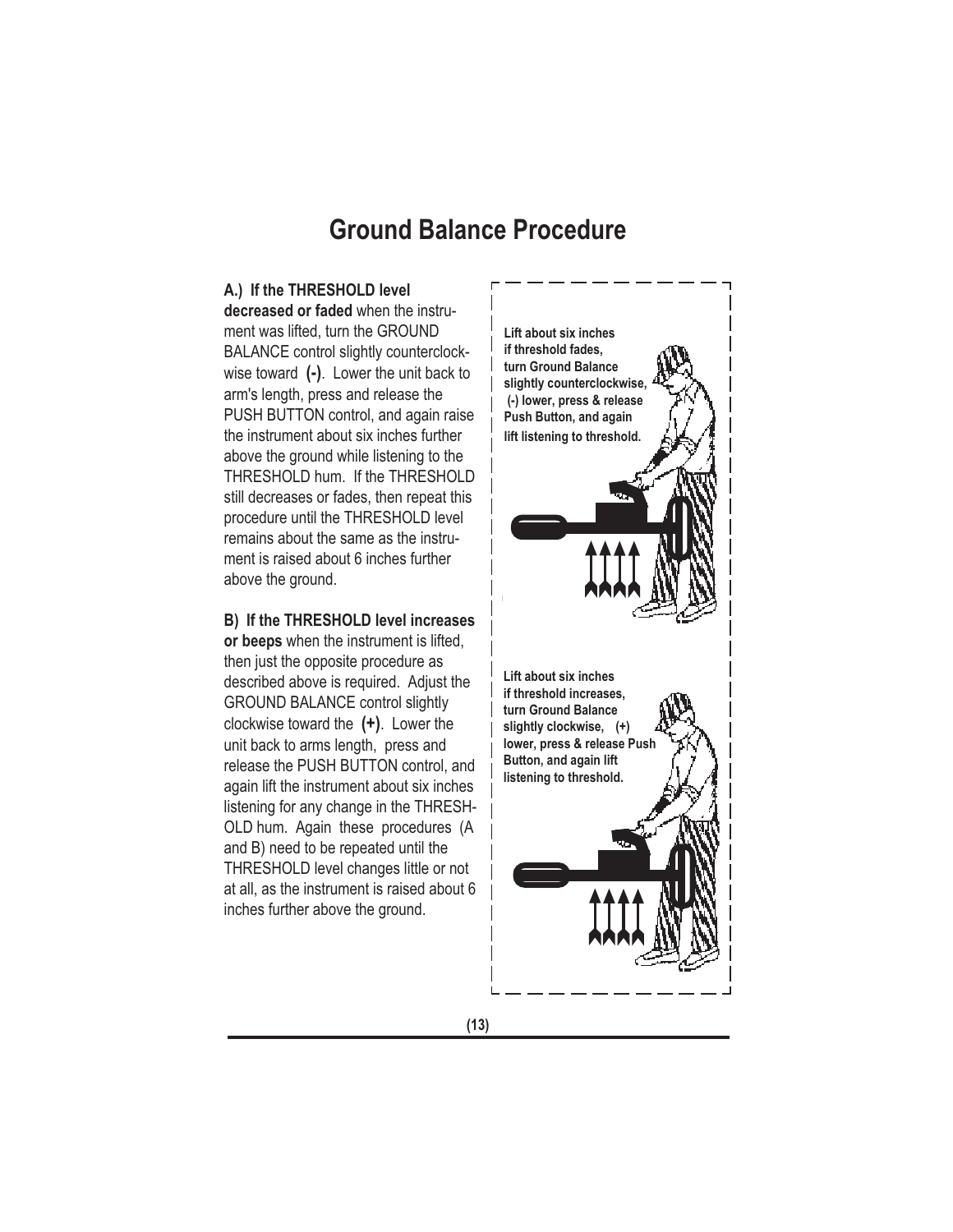#### **Ground Balance Procedure Continued...**

**C)** Remember to press, hold for a second, and release the PUSH BUTTON on the handle after each adjustment is made to the GROUND BALANCE control while the detector is held at arms length like a suitcase. Determine whether the

sound increases or decreases when the detector is raised about six inches further above the ground and make the appropriate GROUND BALANCE correction. Lower the loop and press and release the PUSH BUTTON. Continue with this procedure until there is little or no change in THRESHOLD when the DETECTOR is lifted.

**D)** The GROUND BALANCE procedure becomes critical as the SIGNAL BALANCE control is turned toward **(+)**

. The SIGNAL BALANCE control need not be set past the NORMAL range for most searching. If GROUND BAL-ANCE cannot be accomplished as set out above, try moving to a different location as you may be over a buried



metal object. If trouble persists, turn SIGNAL BALANCE control slightly counterclockwise toward **(-)** and try again. The greatest detection depth (deepest penetration) will be achieved by a SIGNAL BALANCE setting suited for the conditions, indicated by smooth stable operation, and the ability to set the GROUND BALANCE control. If GROUND BALANCE is appropriate at NOR-MAL, or if finding the correct GROUND BALANCE setting is relatively easy, you may want to turn the SIGNAL BALANCE control slightly clockwise toward **(+)**, and repeat the GROUND BALANCING steps. This assures the best SIGNAL BALANCE setting for the conditions, thus the greatest detection depth. The AUTOMATIC THRESHOLD should be returned to AUTO once GROUND BALANCE is completed.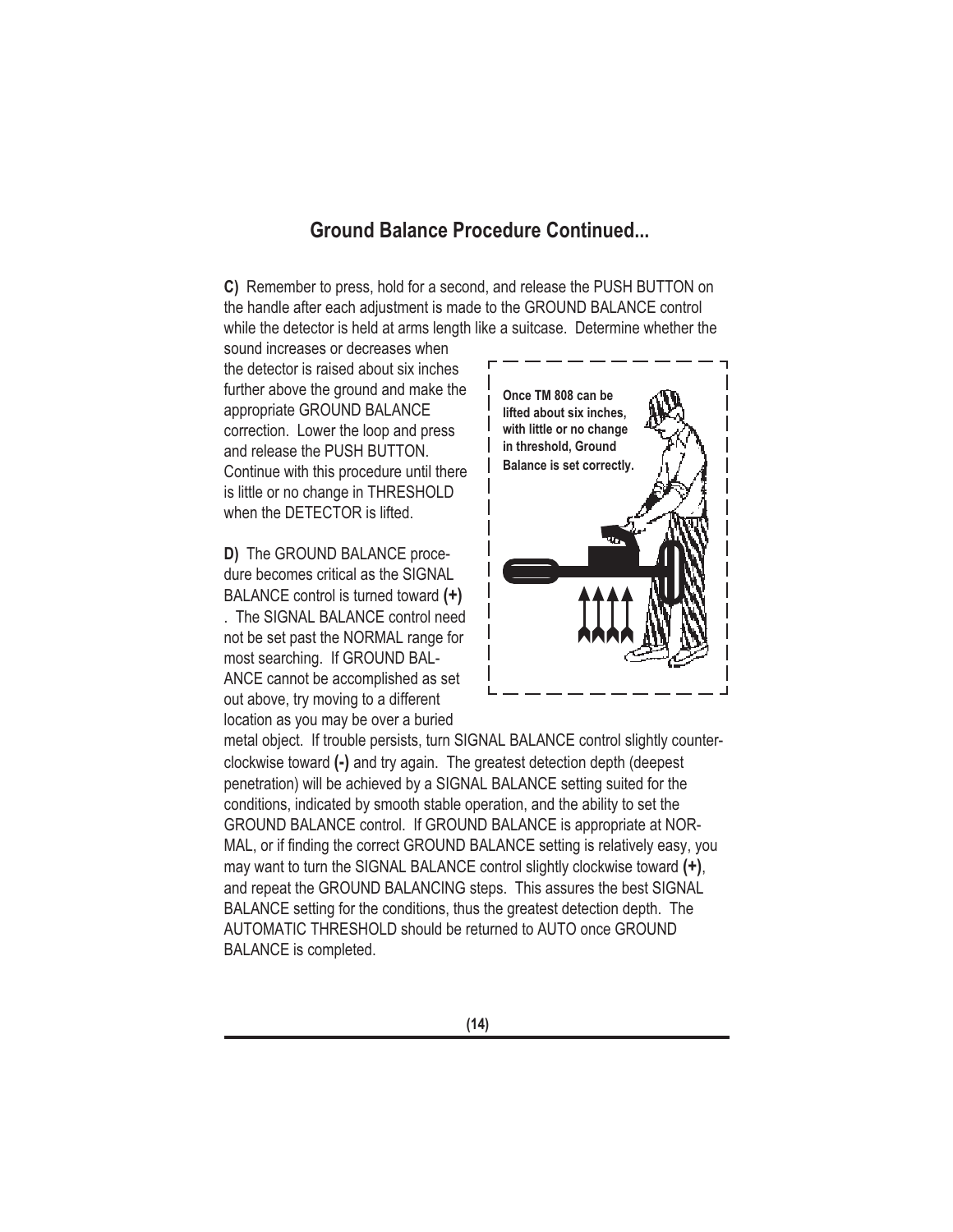### **Locating Metal**

The volume will increase and the meter will read higher when the instrument is passed over a buried metal object. When the target is close to the surface, the meter may go full scale and the volume of the beep will increase to maximum. Remember, when searching in the AUTO position, the detector must be kept in motion when trying to find the center of the target. If the detector is stopped over the target, the sound of the signal will fade. Cross the suspected target area from at least two directions noting the area of loudest sound and meter indication. This procedure of "X-ing" over the target pinpoints target center.

When using the NO-AUTO position, a surface target can appear to be VERY large. This is normal. The target must be "narrowed down" to determine its location more accurately. Pass over the target area from at least two different directions. When the meter goes "full scale", momentarily press and release the PUSH BUTTON control. Continue to cross the target pressing and releasing the PUSH BUTTON control several times. There will be a point where the meter reading and speaker beep will "peak" out and start to drop back down. It is at this peak that the front loop is over the buried metal object. Pressing and releasing the push-button while the target is under the loop, will "shrink" the signal and make pinpointing easier. When using NO-AUTO, the PUSH BUTTON is needed to pinpoint the target whereas in the AUTO position, the AUTOMATIC THRESHOLD function pinpoints automatically.

The most efficient way to search an area is to use a grid-like pattern over the area selected. Try to keep the grid lines no more than five feet apart. Make several passes in one direction, then turn 90 degrees and make several more passes to assure that you have not missed any buried object. The target will usually be pinpointed under the front loop or antenna.

Sometimes deeper targets will appear to locate closer toward the rear of the instrument. Usually this will be no more than 3 or 4 inches from the rear of the front loop even for the deepest targets.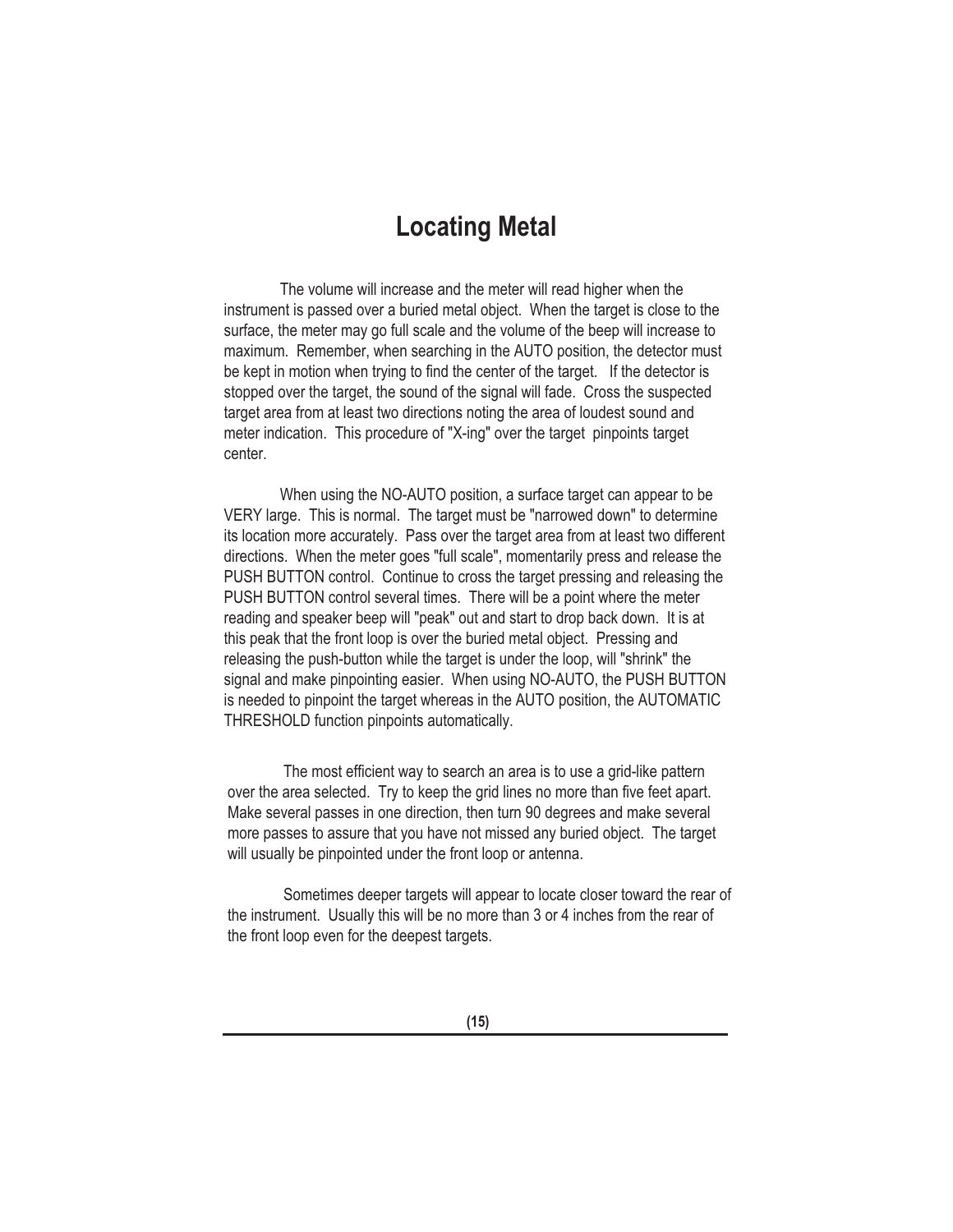### **Determining Metal Depths**

Once the center of a target has been pinpointed, and marked, the approximate depth it is located in the ground can be determined by using the following triangulating method.

- 1) Move off to one side of the pinpointed target center mark.
- 2) Set AUTOMATIC THRESHOLD to the NO-AUTO position. Press and release the PUSH BUTTON on the handle, while holding the instrument at arms length.
- 3) Move directly toward the pinpoint mark stopping when the target first begins to respond. At this point the distance from the **center** of the front loop or antenna, to the pinpoint mark, is the approximate depth the metal is located in the ground.

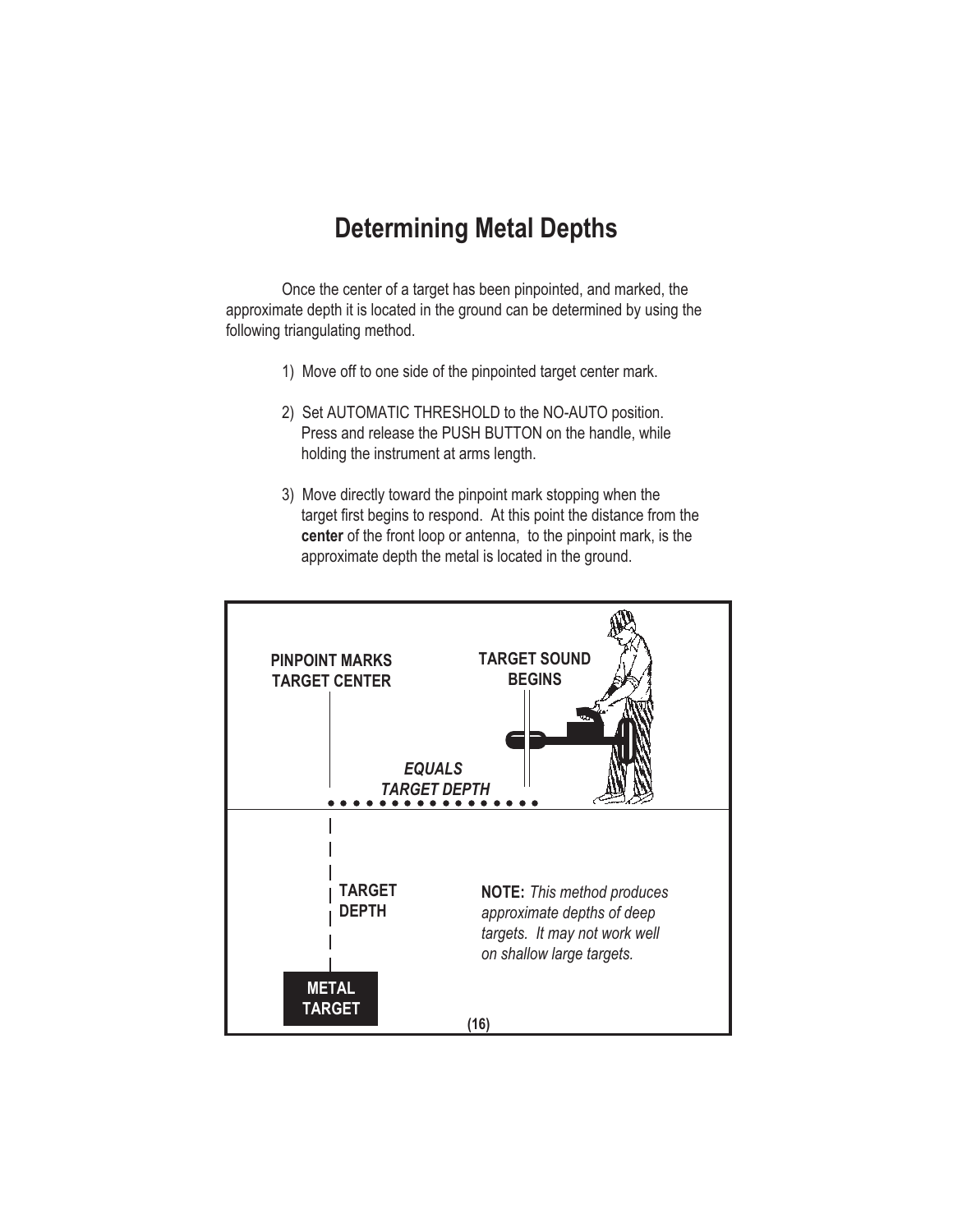### **Caring For Your Instrument**

**1)** Water can damage your instrument. The TM 808 is not water proof, only water resistant. This instrument must be protected from showers, heavy rain, or submersion in water.

**2)** Clean the control box and antennas with a damp cotton cloth. Automotive or furniture wax can be used to polish this instrument if so desired however, use only cotton cloths. The instrument should be cleaned after heavy use on or around a saltwater beach. The warranty does not cover cosmetic imperfections due to wear, or exposure to sun and salt air.

**3)** Heat and cold can have an adverse effect on your detector. When not searching, rest your detector in the shade. When left in a car on a warm day, cover it to protect it from the direct sun. Store your detector indoors in a heated area during the winter months, with the batteries removed from the control box, and the batteries removed from the battery holder.

**4)** Care must be taken so that the front and or rear antennas are not bent during storage or use. These are precision parts, their function and performance are very much altered by physical shape and dimensions.

**5)** The battery holder requires some attention with time and use. With the batteries removed from the holder, use a screw driver, or finger nail file, to clean any build up of residue on the contacts inside the holder and on the contracts on the lid. The contacts on the outside of the battery holder may also need to be cleaned if residue is visible.

#### **CAUTIONS:**

Some "C" size batteries on the market today (usually uncommon brand rechargeable "C"s) are not the appropriate physical length to work properly in your battery holder. Compare the length of standard batteries to any rechargeable, or off brand battery, prior to purchasing. If problems are noted immediately after a battery brand change, try a different battery type before proceeding.

#### **DO NOT USE ANY LUBRICANTS ON ANY PART OF YOUR DETECTOR!**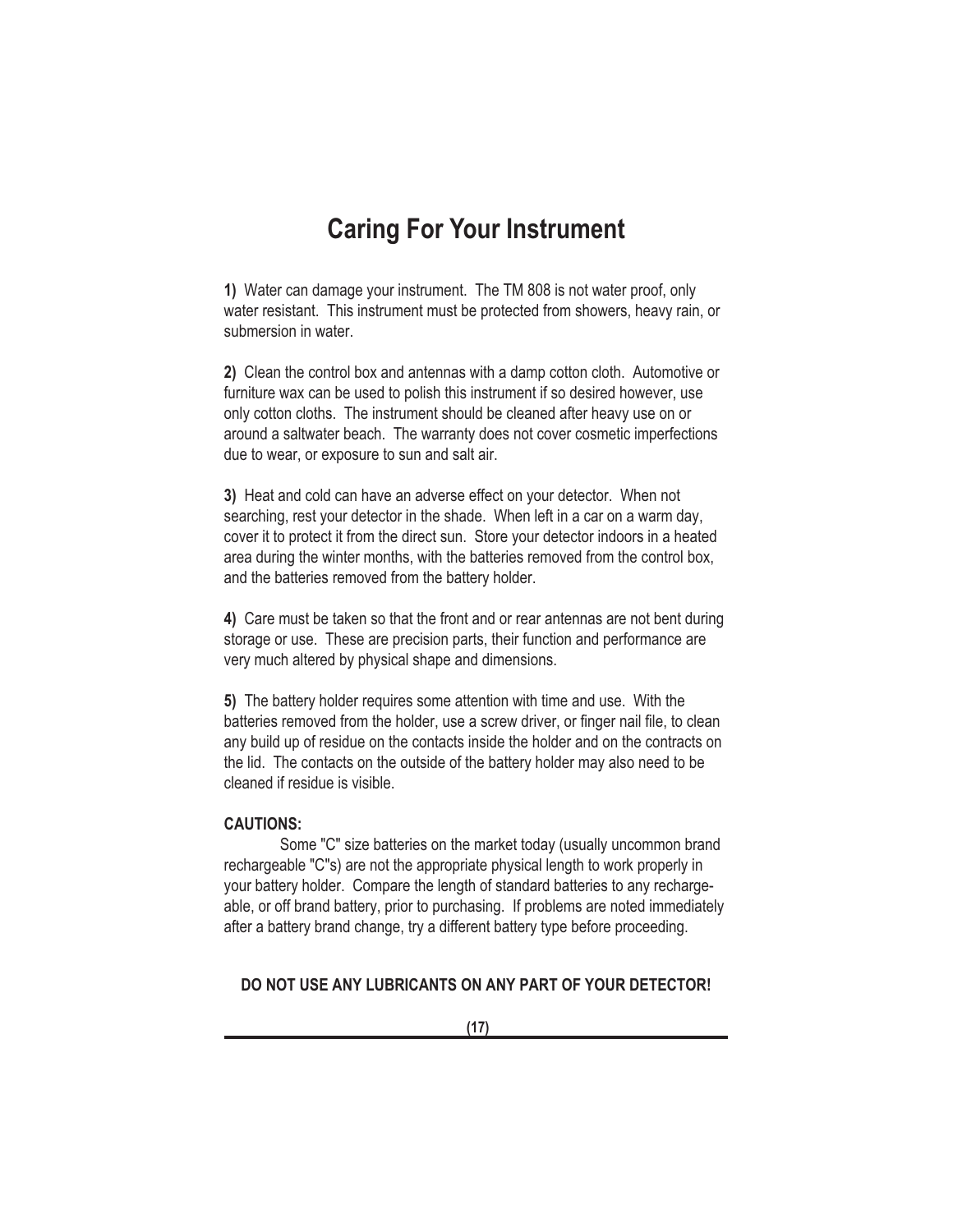

# **Limited Warranty**



If within two years (24 months) from the original date of purchase, your White's detector fails due to defects in either material or workmanship, White's will repair or replace at its option, all necessary parts without charge for parts or labor.

Simply return the complete detector to the Dealer where you purchased it, or to your nearest Authorized Service Center. The unit must be accompanied by a detailed explanation of the symptoms of the failure. You must provide proof of date-of-purchase before the unit is serviced.

This is a transferable manufacturer warranty, which covers the instrument two years from the original purchase date, regardless of the owner.

Items excluded from the warranty are non-rechargeable batteries, accessories that are not standard equipment, shipping / handling costs outside the continental USA, Special Delivery costs (Air Freight, Next Day, 2nd Day, Packaging Services, etc.) and all shipping / handling costs inside the continental USA 90 days after purchase.

White's registers your purchase only if the Sales Registration Card is filled out and returned to the factory address soon after original purchase for the purpose of recording this information, and keeping you up-to-date regarding White's ongoing research & development.

The warranty does not cover damage caused by accident, misuse, neglect, alterations, modifications, unauthorized service, or prolonged exposure to corrosive compounds, including salt.

Duration of any implied warranty (e.g., merchantability and fitness for a particular purpose) shall not be longer than the stated warranty. Neither the manufacturer or the retailer shall be liable for any incidental or consequential damages. Some states however, do not allow the limitation on the length of implied warranties, or the exclusion of incidental or consequential damages. Therefore, the above limitations may not apply to you.

In addition, the stated warranty gives you specific legal rights, and you may have other rights which vary from state-to-state.

The foregoing is the only warranty provided by White's as the manufacturer of your metal detector. Any "extended warranty" period beyond two years, which may be provided by a Dealer or other third party on your detector, may be without White's authority involvement and consent, and might not be honored by White's.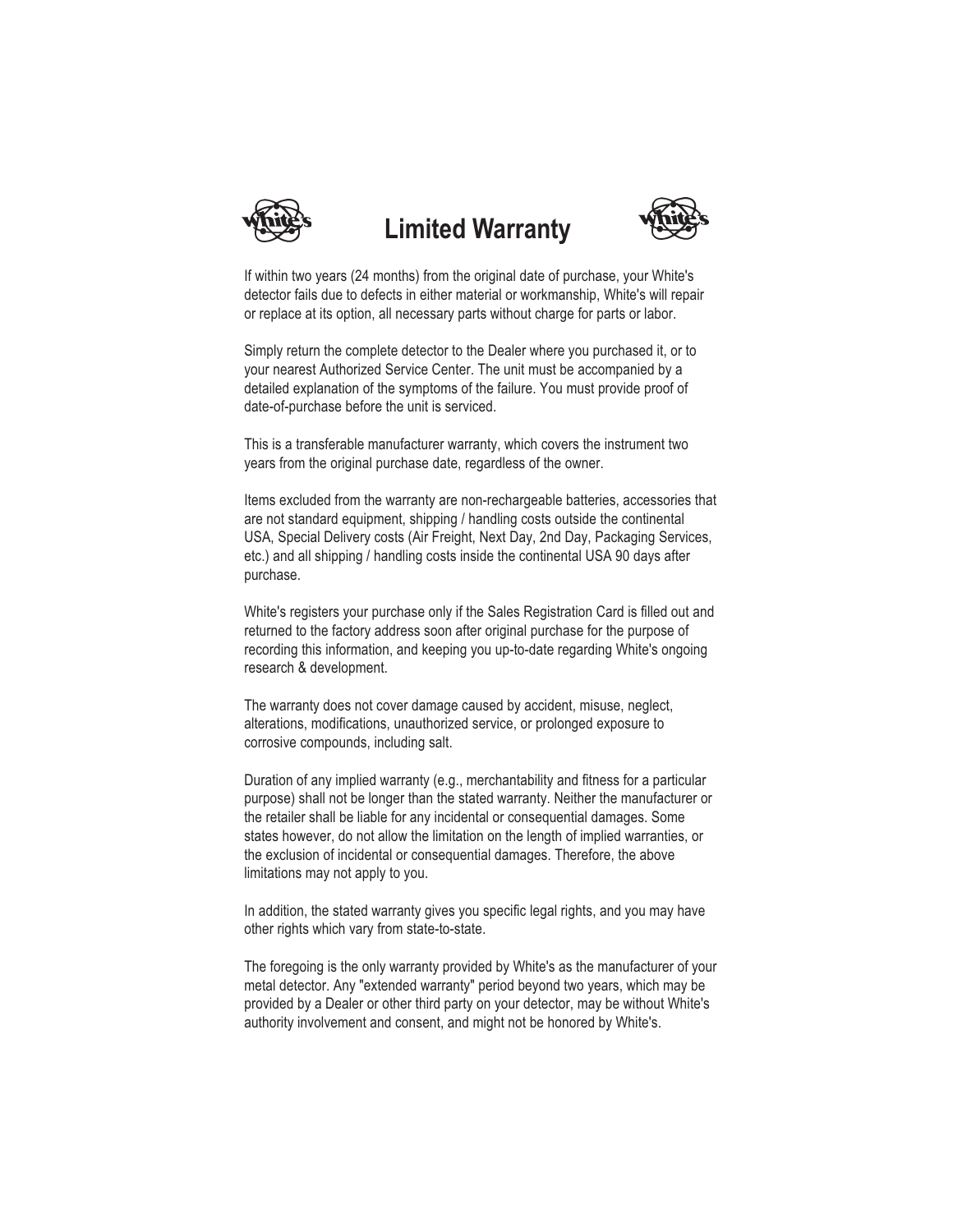**NOTES**